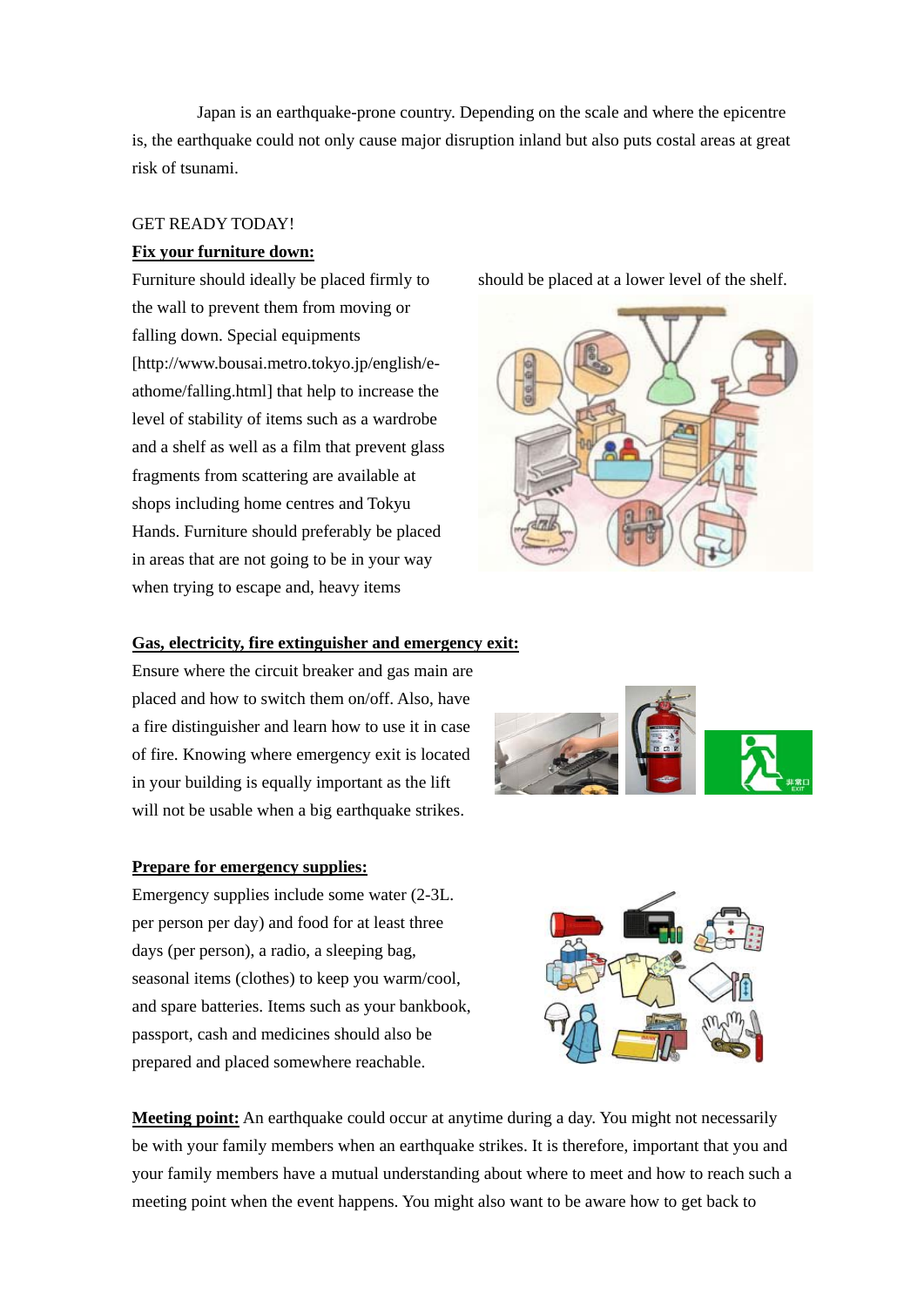your house from your workplace/ school, in case public transport system is disrupted. It would be also an idea to prepare for small emergency supplies in your workplace, in case stranded.

### **Confirm your well-being:**

Disaster message board service will be available in case of a big earthquake. The service will be provided by NTT [http://www.ntt-east.co.jp/en/saigai/voice171/ index.html] and mobile phone companies (docomo [http://www.nttdocomo.co.jp/english/info/dis aster]; au [http://www.au.kddi.com/english/notice/saiga

i\_dengon/index.html]; Softbank [http://mb.softbank.jp/scripts/english/disaster \_message/index.jsp]). Check the websites of your phone companies to see how to use them.



# **Train yourself:**

A week from  $30<sup>th</sup>$  August until  $5<sup>th</sup>$  September is Disaster Prevention Week. Disaster drills and seminars will be available throughout Japan to help citizens to deepen their understanding about and learn skills for self-protection, first aid, rescue and evacuation. Additionally, familiarise yourself with local authorities' websites where information on disaster prevention measures is available and be aware where local evacuation centre will be located.



## WHEN AN EARTHOAUKE ACTUALLY HAPPENS...

## **Protect yourself (inside):**

When you feel an earthquake or hear an earthquake warning announcement, turn off the fire and heat, find shelter such as a large table and go under it until the quake stops. It is also important that you stay away from objects that may break such as glass windows and fall down. Try to stay calm and do not

# **Local evacuation point:**

Your local evacuation point is the place where food and water will be distributed. When evacuating, walk to the site and do not use motorbike, bicycles or vehicles and, turn off the gas and electricity before leaving.

rush outside. When a quake stops, secure your way out.